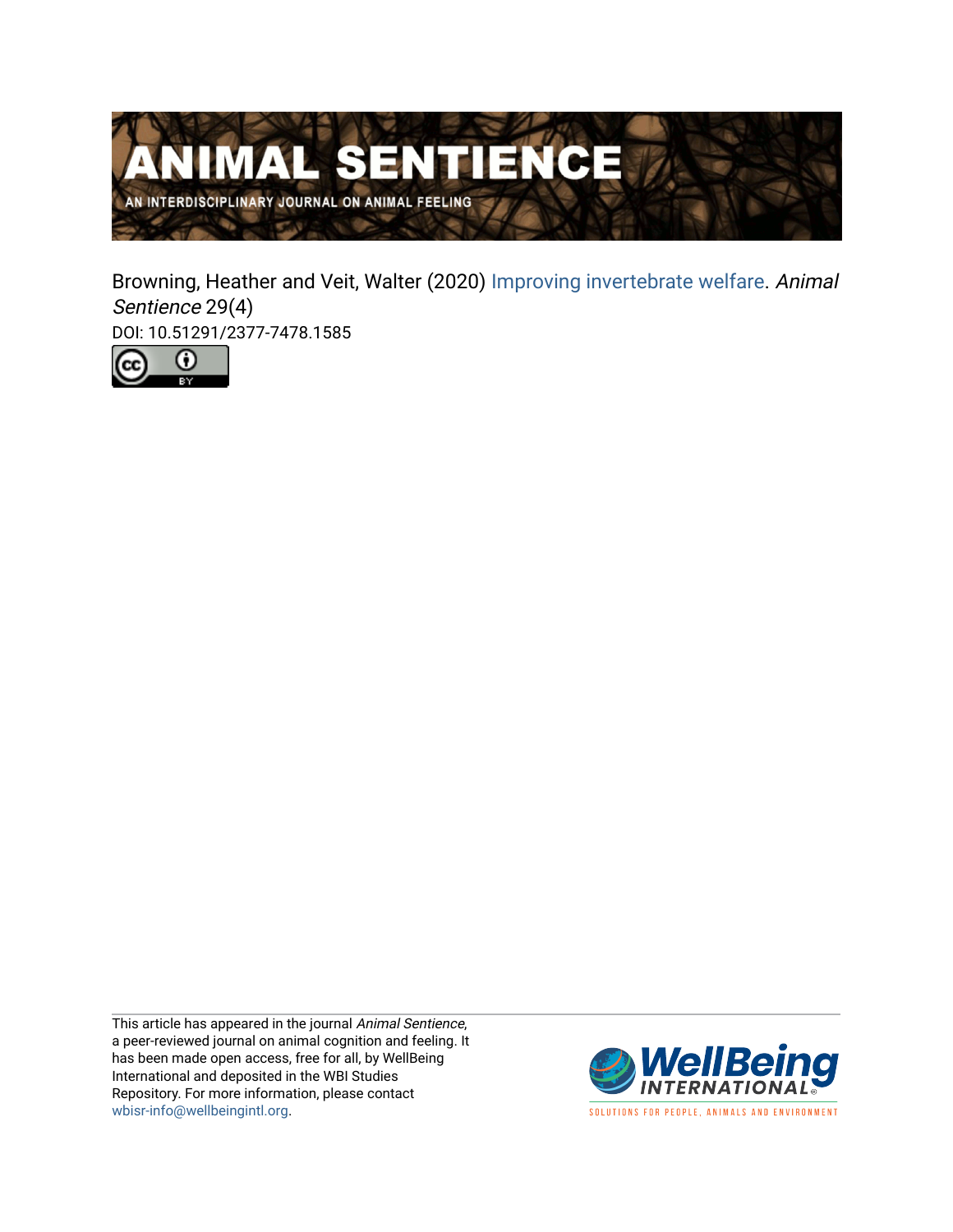### **Improving invertebrate welfare**

Commentary on **[Mikhalevich & Powell](https://animalstudiesrepository.org/animsent/vol5/iss29/1/)** on *Invertebrate Minds*

#### **Heather Browning**

School of Philosophy, Australian National University

#### **Walter Veit**

#### School of History and Philosophy of Science, University of Sydney

**Abstract:** Mikhalevich & Powell (2020) argue that it is wrong, both scientifically and morally, to dismiss the evidence for sentience in invertebrates. They do not offer any examples, however, of how their welfare should be considered or improved. We draw on animal welfare science to suggest some ways that would not be excessively demanding.

> **[Heather Browning](mailto:Heather.Browning@anu.edu.au)** is a zookeeper and PhD candidate in the School of Philosophy at the Australian National University, working on conceptual and methodological issues in the measurement of consciousness and animal welfare. **[Website](https://www.heatherbrowning.net/)**



**[Walter Veit](mailto:wrwveit@gmail.com)** is a PhD candidate in the School of History and Philosophy of Science at the University of Sydney. His dissertation is on the origins of sentience and consciousness as a "mere" byproduct of the evolution of damage detection, nociception, and pain. **[Website](http://www.walterveit.com/)**



Mikhalevich & Powell (2020) (M&P) review the literature on invertebrate sentience to challenge the widespread assumption that invertebrates are a "lower class" of life and hence do not require the protection we grant vertebrates. They bring together current findings in invertebrate cognition, physiology and behaviour to argue that there is enough evidence to conclude that some invertebrates, at least, have the type of sentience necessary for welfare consideration. M&P's goal, however, is not to answer the more practical question of how invertebrate welfare can be improved:

*"Our goal here has not been to determine whether invertebrates can suffer under specific experimental conditions or live well in others; rather, we addressed a more foundational question: whether these animals are capable of suffering or flourishing at all."*

Once we have established that there is sufficient evidence for sentience in a species (or, as suggested by Birch 2017, an order), there is then the further question of what to do about it. There is both a moral and a practical question. The moral question is about what sort of moral status we should accord to a species, given that it is sentient: what role should its members play in our moral deliberations? This is an important question, and one on which there is much to say,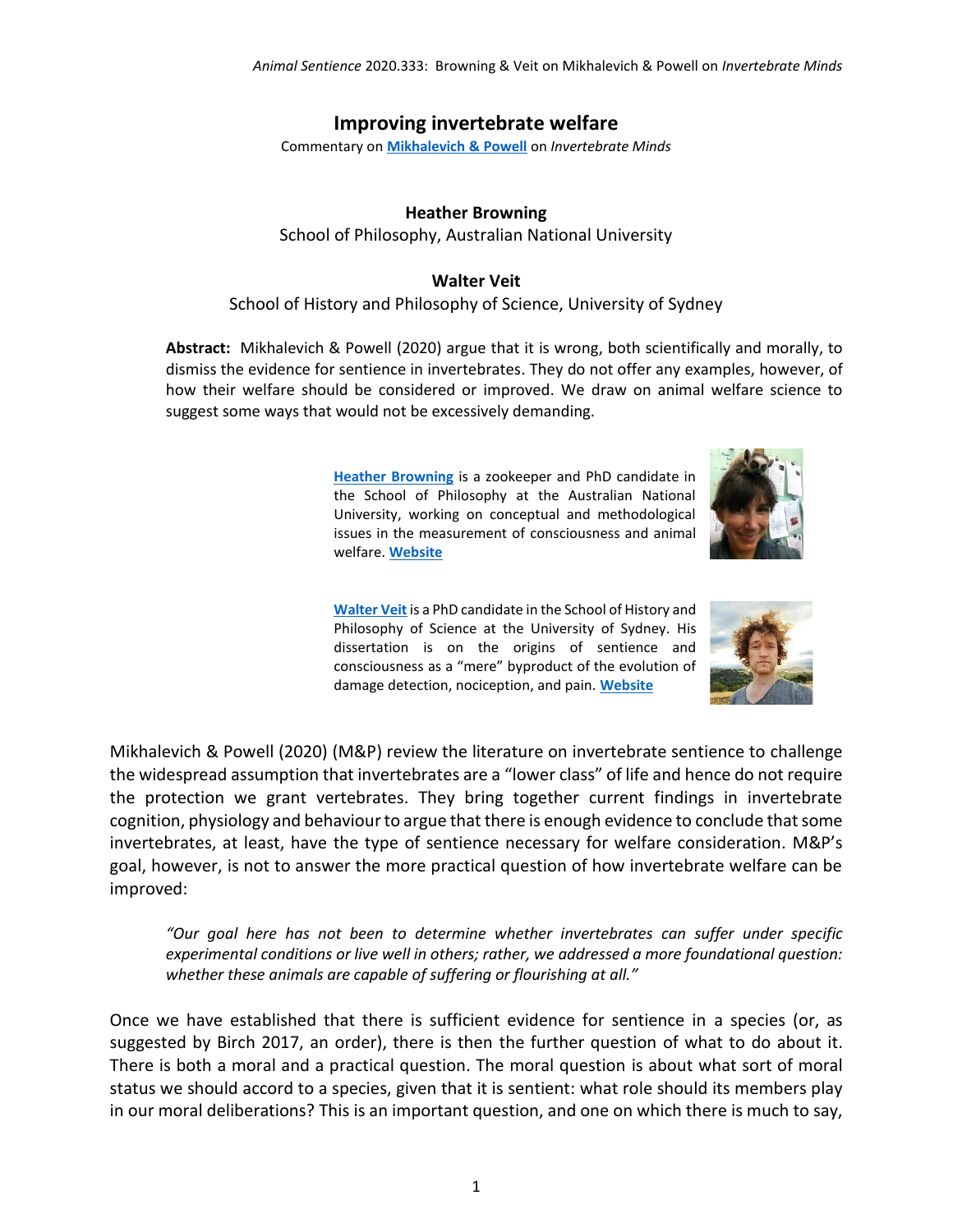but it is not the one we will address here. We will address the practical question of how we can act to improve the lives of these animals.

One worry about admitting concern for invertebrate welfare is that it may turn out to be too demanding. There are so many invertebrates, used in so many ways, that it might require radical changes in the political and public sphere to protect them. As M&P argue, this is not reason enough to deny admission to the moral community. We would add that moral consideration of invertebrates does not have to be as demanding as might be expected. We should not presume that according moral status to invertebrates places duties on us that we don't even apply to nonhuman vertebrates. The existence of trade-offs between human and non-human interests has long been recognized: the fact that something may be harmful does not necessarily entail that it is impermissible.

M&P cite the argument of Carruthers (2007) that giving moral consideration to invertebrates would oblige us to adopt the Jain practice of constantly sweeping the floor in front of us to ensure we never step on an insect. This does not necessarily follow from moral recognition. We could recognize sentience in insects without also assuming that they have the awareness and higher-order cognition of persisting through time that creates future-regarding preferences. This would reduce the harm caused by premature death as well as our duty to avoid doing so (Browning and Veit 2020). (We would, however, reject the argument of McMahan 2002 that it would eliminate it completely.)

Even if we were to take premature death as a more significant harm, it would not necessarily follow that we must take substantial actions to prevent it. For example, the fact that driving causes many deaths to mammalian species (Coffin 2007), including humans, is not taken to be sufficient reason to cease driving. Yet we are certain that mammals are sentient and have welfare we otherwise wish to protect. The request to stop driving would be too demanding and thus not morally required. We could similarly acknowledge that while it is harmful to insects to be stepped on, it is too demanding to take measures to ensure that this is completely prevented. So although we should not step on insects deliberately when we can avoid doing so, we are not required to sweep our paths as Jains do. From granting invertebrates moral status, it does not follow that we must make large sacrifices on their behalf. It is clearly an open question as to how demanding certain actions or sacrifices will be, and where the threshold of "too demanding" should be set (particularly in more challenging cases of complex interactions between human activities and animal harms such as in agriculture and habitat incursion), issues that are too complex to untangle here. We simply wish to point out that acknowledgement of moral status does not have to entail huge or difficult sacrifices.

There are many small, feasible ways we can take invertebrate welfare into consideration. The science of invertebrate welfare can be intimately connected with the science of invertebrate sentience. The types of sentient experience of which invertebrates are capable will determine the range of possible benefits and harms. Consider the controversy over whether some insects can feel pain (Klein and Barron 2016; Adamo 2016; Sneddon et al. 2014; Eisemann et al. 1984). If it were to turn out that they cannot, then perhaps we do not need to be concerned about causing them tissue damage; but if they do experience other aversive mental states, such as hunger and thirst (in a qualitative and not merely cognitive sense), we should be concerned about providing adequate food and water. What is important is determining the interests the animals in question possess: what makes their lives go better or worse.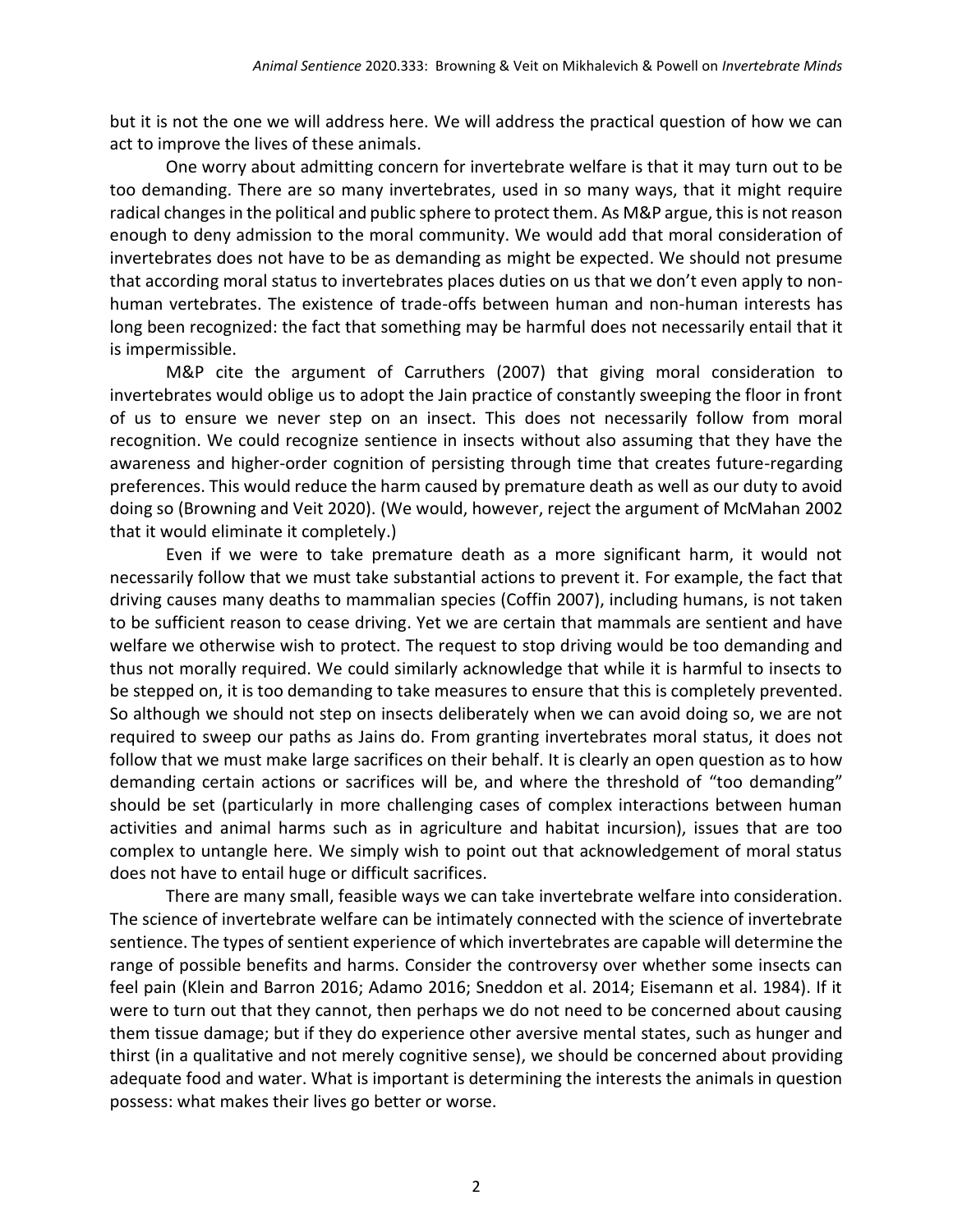The fact that cockroaches are capable of suffering does not mean it should be forbidden to kill them to prevent proliferation in homes or food storage areas. However, we may want to minimize or forbid the use of neurotoxins that cause a prolonged death and instead investigate quicker and more humane methods of killing. This has been the focus of recent work by the Wild Animal Initiative (Howe 2019). Similar work is being done on the humane control of rodents, who are known to be sentient and capable of suffering (Littin et al. 2014). This does not exclude pest control entirely, but it should constrain and guide how it is carried out.

As typically required for vertebrate species, there could also be the need to seek appropriate methods of analgesia for use in painful experiments in invertebrates (Cooper 2011; National Research Council 2011). There may also need to be a revision of the call for "replacement" under the 3Rs (Russell and Burch 1959). Currently this calls for replacing vertebrates with invertebrates, yet they too may be harmed in research. There might also need to be improved housing conditions for captive invertebrates, whether in research, agriculture or zoos, providing appropriate shelter areas, diet and enrichment, depending on their specific needs and desires (Crook 2013; Horvath et al. 2013).

More specific examples and suggestions will come from research into the capacities and requirements of different species of invertebrates (e.g., Carere and Mather 2019). Speciesspecific proposals have already been made for octopuses as a result of growing knowledge (Browning 2019). Cognitive bias tests developed in mammals (Mendl et al. 2009, 2010) can, in many cases, be applied straightforwardly to invertebrates to improve their welfare. This has already been done in bees (Bateson et al. 2011). It is clearly possible to take action to improve the lives of sentient invertebrates. We should not let the "demandingness" objection prevent progress.

#### **References**

- Adamo, S. A. (2016). Do insects feel pain? A question at the intersection of animal behaviour, philosophy and robotics. *Animal Behaviour 118*, 75–79.
- Bateson, M., S. Desire, S. E. Gartside, and G. A. Wright (2011, June). Agitated honeybees exhibit pessimistic cognitive biases. *Current Biology 21*(12), 1070–1073.

Birch, J. (2017). [Animal sentience and the precautionary principle.](https://animalstudiesrepository.org/animsent/vol2/iss16/1/) *Animal Sentience* 16(1).

- Browning, H. (2018). No room at the zoo: Management euthanasia and animal welfare. *Journal of Agricultural and Environmental Ethics 31*(4), 483–498.
- Browning, H. (2019). [What is good for an octopus?](https://animalstudiesrepository.org/animsent/vol4/iss26/7/) *Animal Sentience* 26(7).

Browning, H. and W. Veit (2020). [Is humane slaughter possible?](https://pubmed.ncbi.nlm.nih.gov/32380765/) *Animals 10*(5), 799.

Carere, C. and J. Mather (Eds.). (2019). *The Welfare of Invertebrate Animals*. Springer.

- Carruthers, P. (2007). Invertebrate minds: A challenge for ethical theory. *The Journal of Ethics 11*(3), 275–297.
- Coffin, A. W. (2007). From roadkill to road ecology: A review of the ecological effects of roads. *Journal of Transport Geography 15*(5), 396–406.
- Cooper, J. E. (2011). Anesthesia, analgesia, and euthanasia of invertebrates. *ILAR Journal 52*(2), 196–204.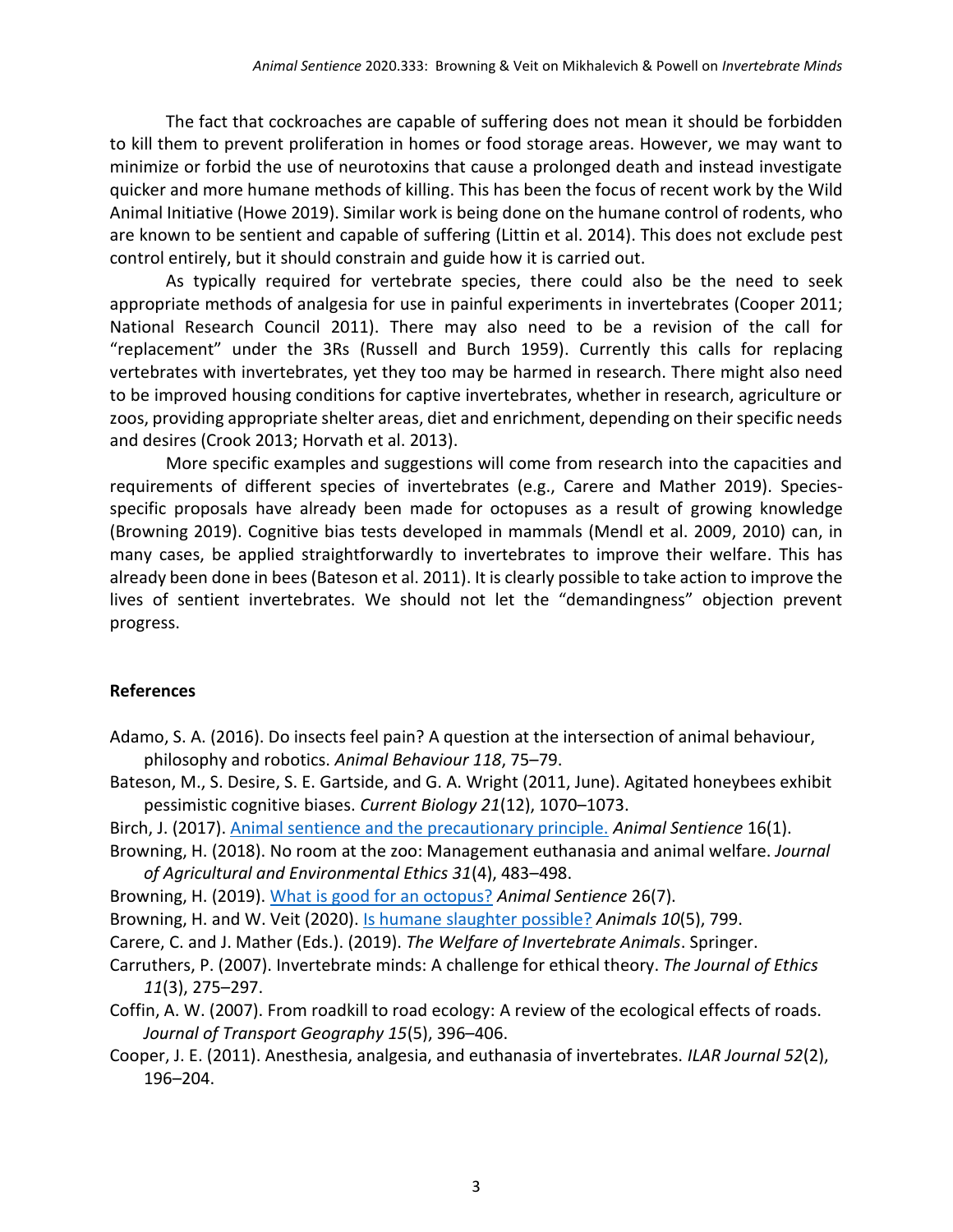- Crook, R. (2013). The welfare of invertebrate animals in research: Can science's next generation improve their lot. *Journal of Postdoctoral Research 1*(2), 1–20.
- Eisemann, C., W. Jorgensen, D. Merritt, M. Rice, B. Cribb, P. Webb, and M. Zalucki (1984). Do insects feel pain?—A biological view. *Experientia 40*(2), 164–167.
- Horvath, K., D. Angeletti, G. Nascetti, and C. Carere (2013). Invertebrate welfare: An overlooked issue. *Annali dell'Istituto superiore di sanità 49*, 9–17.
- Howe, H. (2019). [Improving pest management for wild insect welfare.](https://www.wildanimalinitiative.org/blog/humane-insecticides) Wild Animal Initiative.
- Klein, C. and A. B. Barron (2016). [Insects have the capacity for subjective experience.](https://animalstudiesrepository.org/animsent/vol1/iss9/1/) *Animal Sentience* 9(1).
- Littin, K., P. Fisher, N. J. Beausoleil, and T. Sharp (2014, April). Welfare aspects of vertebrate pest control and culling: Ranking control techniques for humaneness. *Revue Scientifique et Technique (International Office of Epizootics) 33*(1), 281–289.
- McMahan, J. (2002). *The ethics of killing: Problems at the margins of life*. Oxford University Press, USA.
- Mendl, M., O. H. Burman, and E. S. Paul (2010). An integrative and functional framework for the study of animal emotion and mood. *Proceedings of the Royal Society B: Biological Sciences 277*(1696), 2895–2904.
- Mendl, M., O. H. Burman, R. M. Parker, and E. S. Paul (2009). Cognitive bias as an indicator of animal emotion and welfare: Emerging evidence and underlying mechanisms. *Applied Animal Behaviour Science 118*(3-4), 161–181.
- Mikhalevich, I. and R. Powell (2020). [Minds without spines: Evolutionarily inclusive animal](https://animalstudiesrepository.org/animsent/vol5/iss29/1/)  [ethics.](https://animalstudiesrepository.org/animsent/vol5/iss29/1/) *Animal Sentience* 29(1).
- National Research Council (2011). *Guide for the Care and Use of Laboratory Animals* (8th ed.). National Academies Press.
- Russell, W. M. S. and R. L. Burch (1959). *The Principles of Humane Experimental Technique*. Methuen.
- Sneddon, L. U., R. W. Elwood, S. A. Adamo, and M. C. Leach (2014). Defining and assessing animal pain. *Animal Behaviour 97*, 201–212.